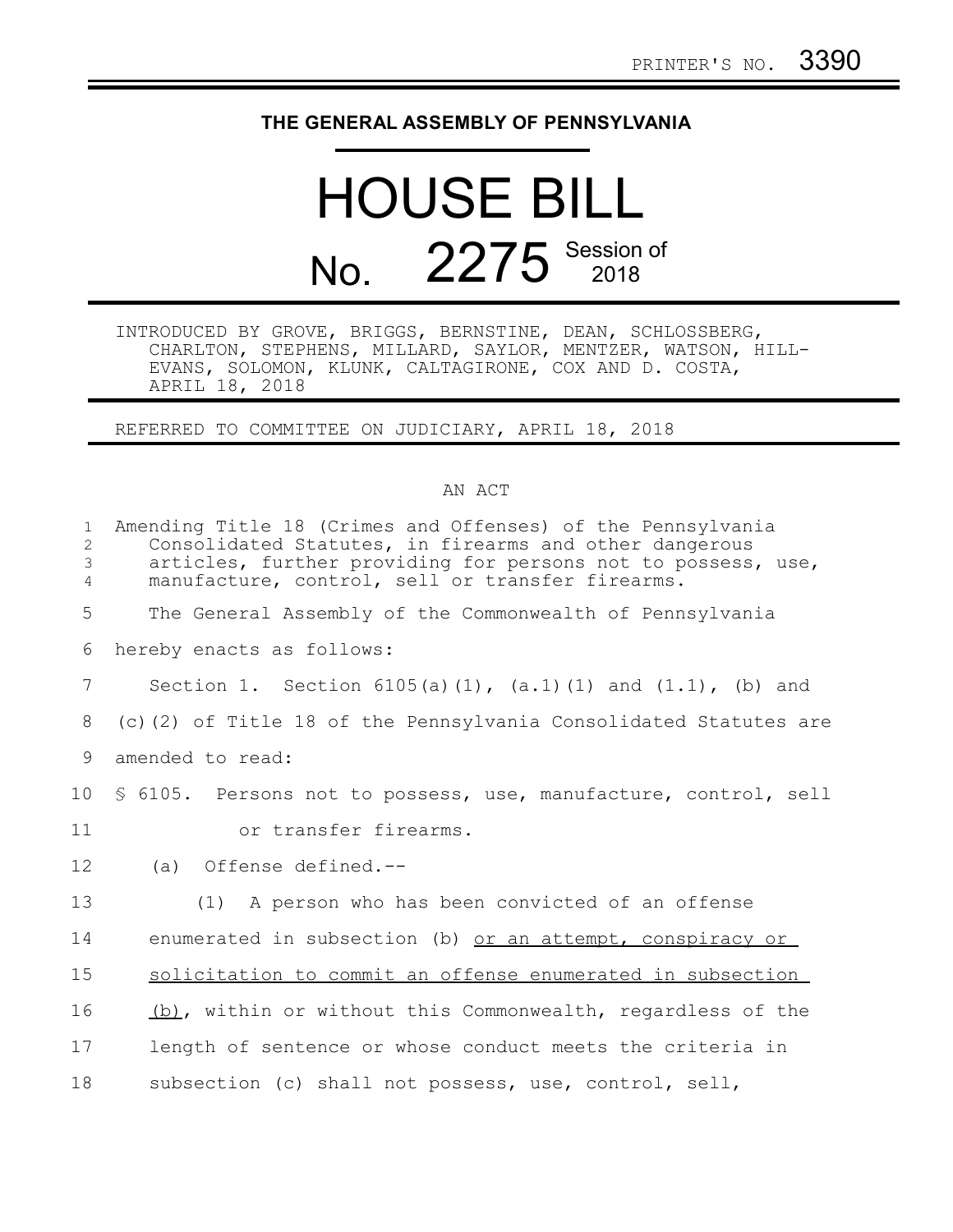transfer or manufacture or obtain a license to possess, use, control, sell, transfer or manufacture a firearm in this Commonwealth. 1 2 3

4

(a.1) Penalty.-- 5

\* \* \*

(1) Except as provided under paragraph (1.1), a person convicted of a felony enumerated under subsection (b) or a felony under [the act of April 14, 1972 (P.L.233, No.64), known as The Controlled Substance, Drug Device and Cosmetic Act, ] subsection (c)(2) or any equivalent Federal statute or equivalent statute of any other state, who violates subsection (a) commits a felony of the second degree. 6 7 8 9 10 11 12

13

(1.1) The following shall apply:

(i) A person convicted of a felony enumerated under subsection (b) or a felony under [The Controlled Substance, Drug, Device and Cosmetic Act] subsection (c) (2), or any equivalent Federal statute or equivalent statute of any other state, who violates subsection (a) commits a felony of the first degree if: 14 15 16 17 18 19

(A) at the time of the commission of a violation of subsection (a), the person has previously been convicted of an offense under subsection (a); or 20 21 22

(B) at the time of the commission of a violation of subsection (a), the person was in physical possession or control of a firearm, whether visible, concealed about the person or within the person's reach. 23 24 25 26 27

(ii) The Pennsylvania Commission on Sentencing, under 42 Pa.C.S. § 2154 (relating to adoption of guidelines for sentencing), shall provide for a 28 29 30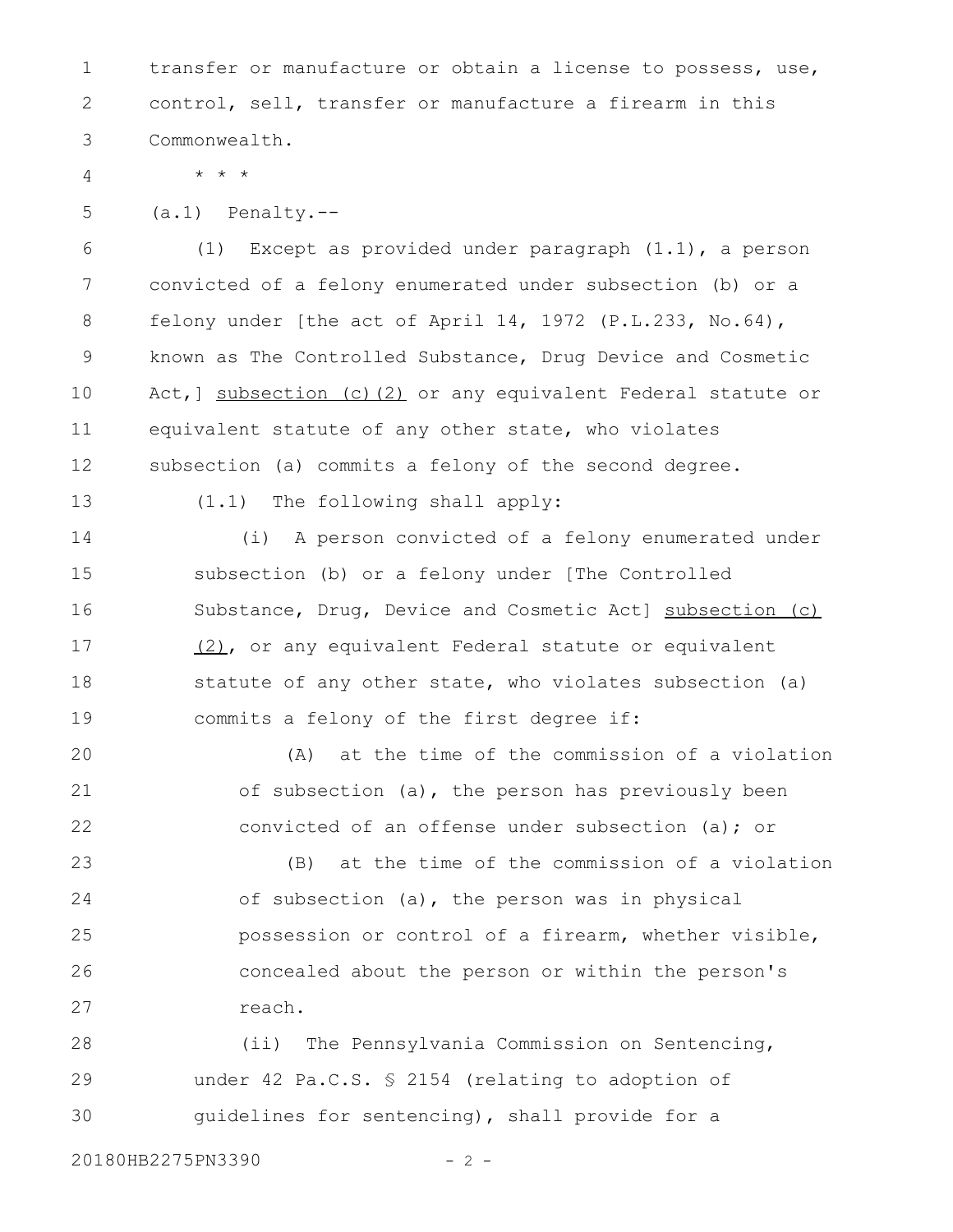sentencing enhancement for a sentence imposed pursuant to this paragraph. \* \* \* (b) Enumerated offenses.--The following offenses shall apply to subsection (a): (1) Any of the following: (i) Section 908 (relating to prohibited offensive weapons). (ii) Section 911 (relating to corrupt organizations). (iii) Section 912 (relating to possession of weapon on school property). (iv) Section 2502 (relating to murder). (v) Section 2503 (relating to voluntary manslaughter). (vi) Section 2504 (relating to involuntary manslaughter) if the offense is based on the reckless use of a firearm. (vii) Section 2702 (relating to aggravated assault). (viii) Section 2703 (relating to assault by prisoner). (ix) Section 2704 (relating to assault by life prisoner). (x) Section 2709.1 (relating to stalking). (xi) Section 2716 (relating to weapons of mass destruction). (xii) Section 2901 (relating to kidnapping). (xiii) Section 2902 (relating to unlawful restraint). (xiv) Section 2910 (relating to luring a child into 20180HB2275PN3390 - 3 -1 2 3 4 5 6 7 8 9 10 11 12 13 14 15 16 17 18 19 20 21 22 23 24 25 26 27 28 29 30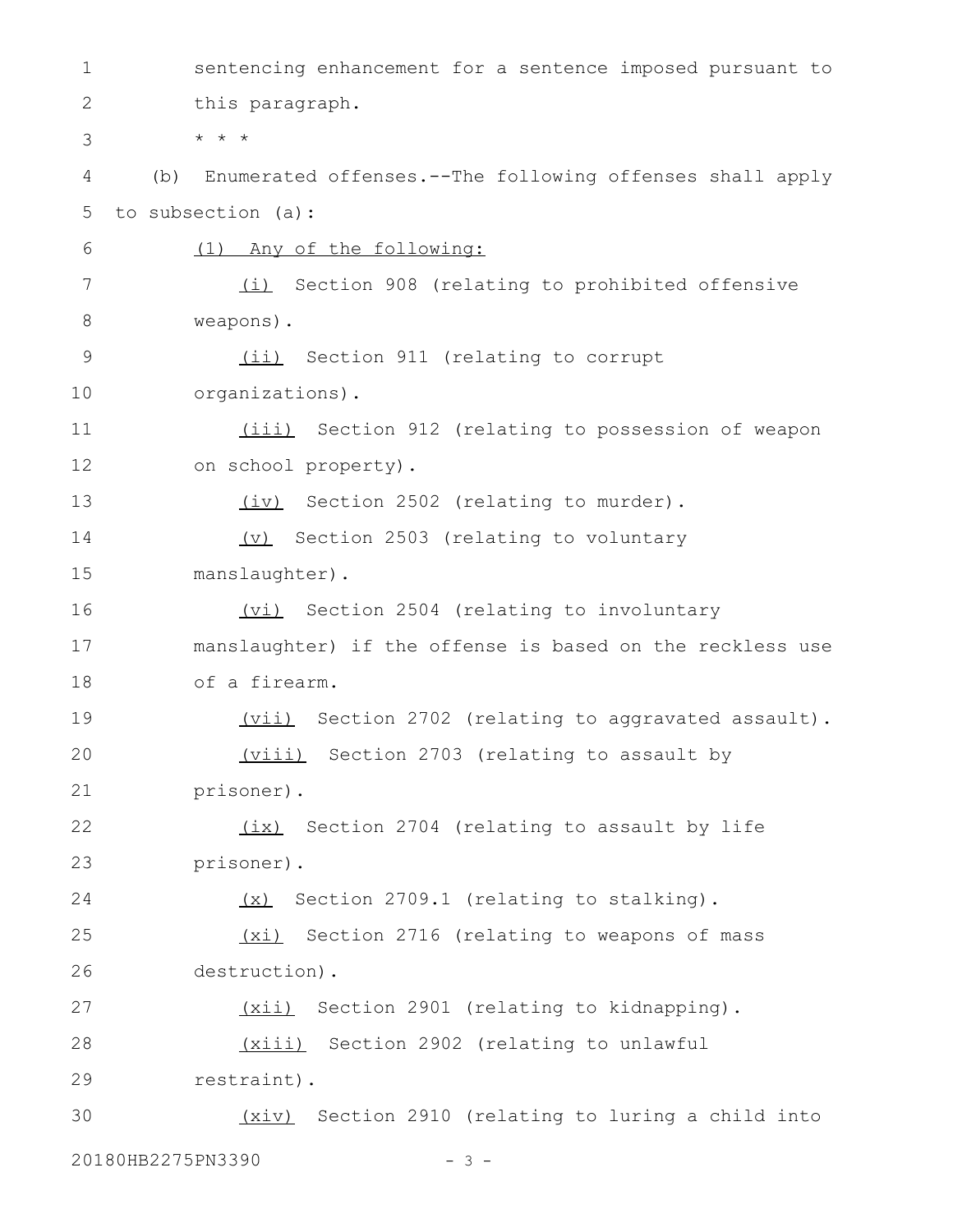a motor vehicle or structure). (xv) Section 3121 (relating to rape). (xvi) Section 3123 (relating to involuntary deviate sexual intercourse). (xvii) Section 3125 (relating to aggravated indecent assault). (xviii) Section 3301 (relating to arson and related offenses). (xix) Section 3302 (relating to causing or risking catastrophe). (xx) Section 3502 (relating to burglary). (xxi) Section 3503 (relating to criminal trespass) if the offense is graded a felony of the second degree or higher. (xxii) Section 3701 (relating to robbery). (xxiii) Section 3702 (relating to robbery of motor vehicle). (xxiv) Section 3921 (relating to theft by unlawful taking or disposition) upon conviction of the second felony offense. (xxv) Section 3923 (relating to theft by extortion) when the offense is accompanied by threats of violence. (xxvi) Section 3925 (relating to receiving stolen property) upon conviction of the second felony offense. (xxvii) Section 4906 (relating to false reports to law enforcement authorities) if the fictitious report involved the theft of a firearm as provided in section 4906(c)(2). (xxviii) Section 4912 (relating to impersonating a public servant) if the person is impersonating a law 1 2 3 4 5 6 7 8 9 10 11 12 13 14 15 16 17 18 19 20 21 22 23 24 25 26 27 28 29 30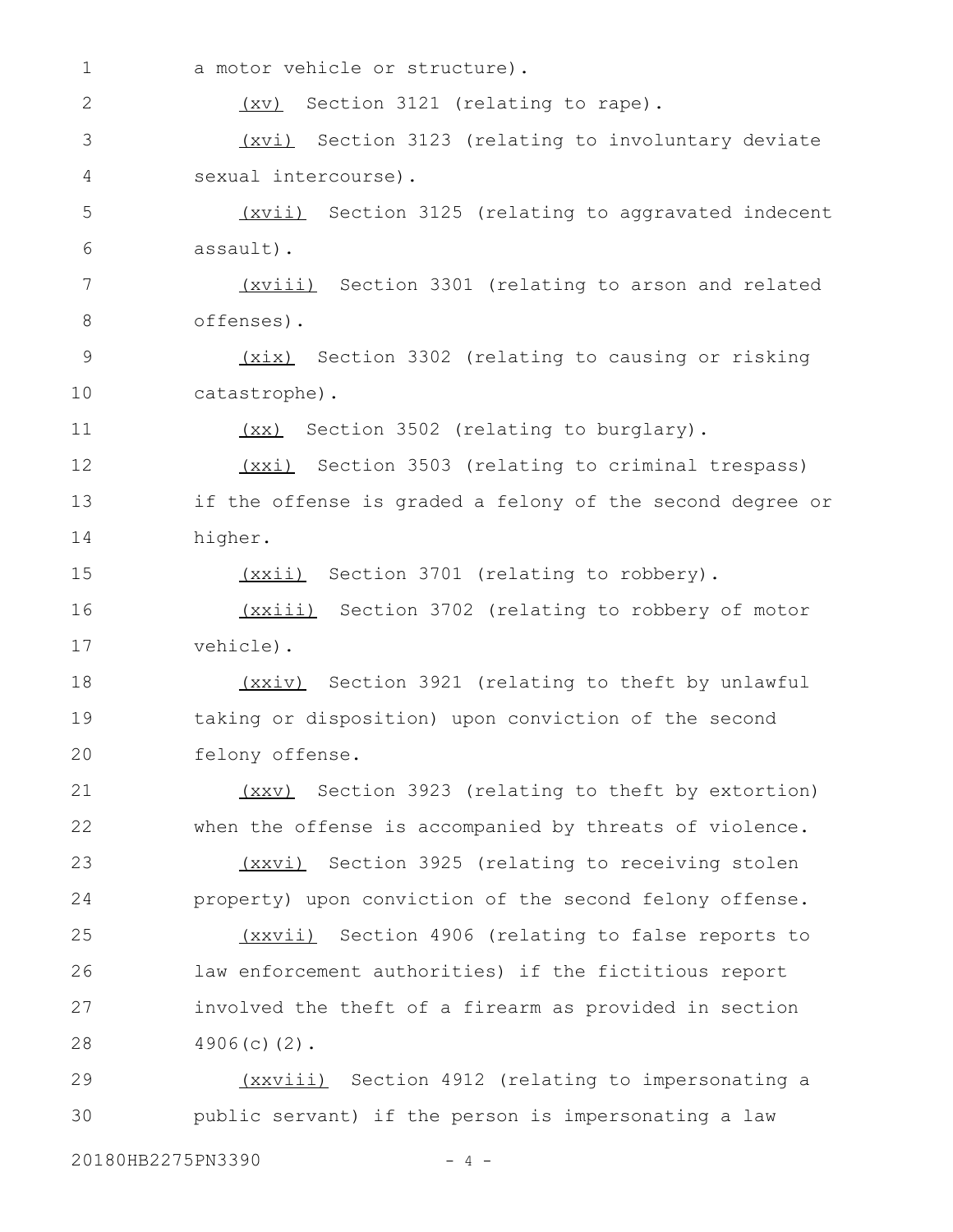| $\mathbf 1$   | enforcement officer.                                        |
|---------------|-------------------------------------------------------------|
| 2             | (xxix) Section 4952 (relating to intimidation of            |
| 3             | witnesses or victims).                                      |
| 4             | (xxx) Section 4953 (relating to retaliation against         |
| 5             | witness, victim or party).                                  |
| 6             | (xxxi) Section 5121 (relating to escape).                   |
| 7             | (xxxii) Section 5122 (relating to weapons or                |
| 8             | implements for escape).                                     |
| $\mathcal{G}$ | (xxxiii) Section 5501(3) (relating to riot).                |
| 10            | (xxxiv) Section 5515 (relating to prohibiting of            |
| 11            | paramilitary training).                                     |
| 12            | (xxxv) Section 5516 (relating to facsimile weapons          |
| 13            | of mass destruction).                                       |
| 14            | (xxxvi) Section 6110.1 (relating to possession of           |
| 15            | firearm by minor).                                          |
| 16            | (xxxvii) Section 6301 (relating to corruption of            |
| 17            | minors).                                                    |
| 18            | (xxxviii) Section 6302 (relating to sale or lease of        |
| 19            | weapons and explosives).                                    |
| 20            | Any of the following relating to an offense<br>(2)          |
| 21            | enumerated under paragraph (1):                             |
| 22            | (i) Section 901 (relating to criminal attempt).             |
| 23            | (ii) Section 902 (relating to criminal                      |
| 24            | solicitation).                                              |
| 25            | (iii) Section 903 (relating to criminal conspiracy).        |
| 26            | (3) Any offense equivalent to any of the [above-            |
| 27            | enumerated] offenses enumerated under paragraph (1) or (2)  |
| 28            | under the prior laws of this Commonwealth or any offense    |
| 29            | equivalent to any of the [above-enumerated] offenses        |
| 30            | enumerated under paragraph (1) or (2) under the statutes of |
|               | 20180HB2275PN3390<br>$-5 -$                                 |